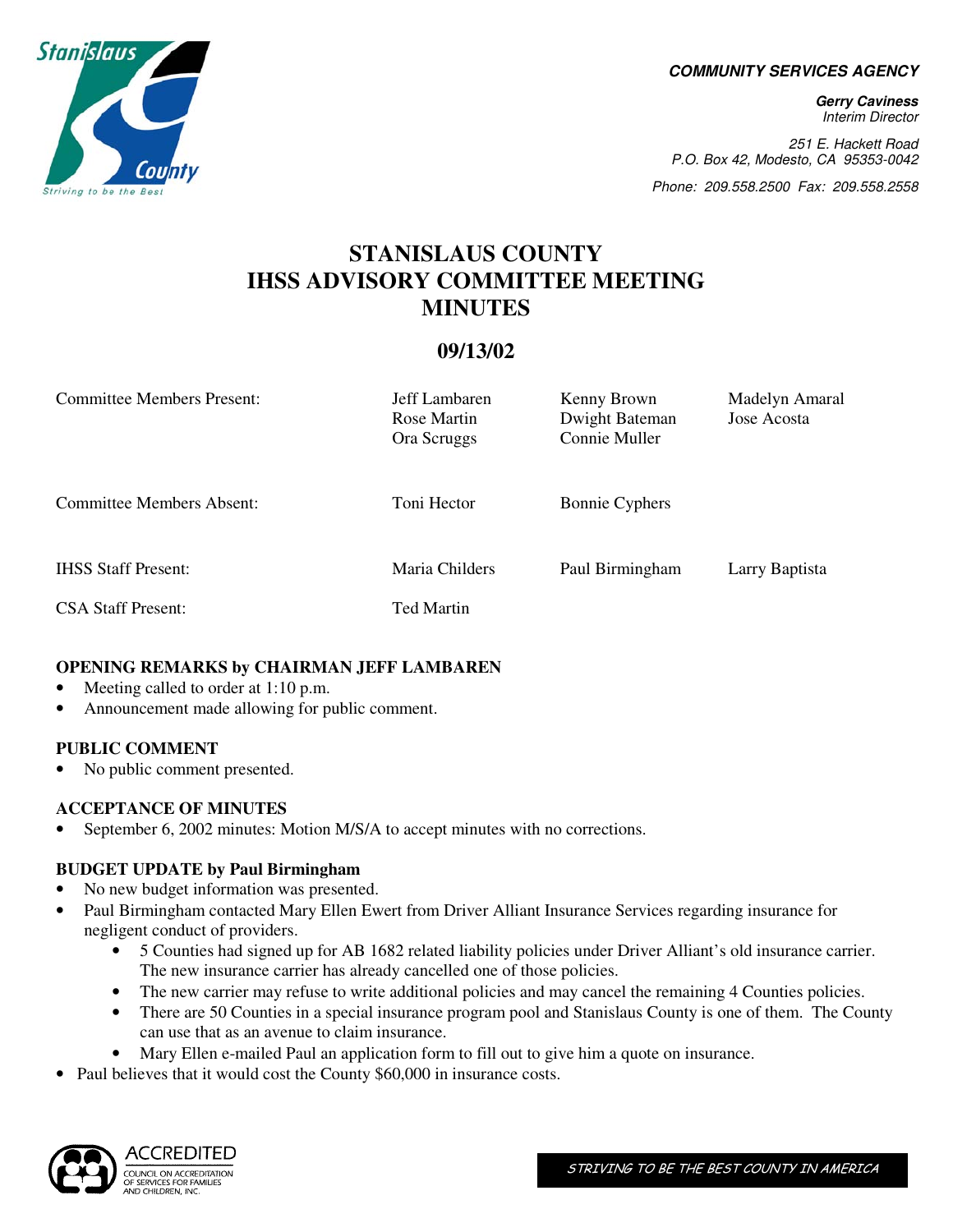## **MEMBERSHIP/BYLAWS UPDATE**

- Passed out copies of the bylaws draft regarding attendance and absences.
- Passed out copies of 'Stanislaus County IHSS Advisory Committee Bylaws Draft typed by committee member Kenny Brown.
- Committee reviewed both drafts.
- Motion: M/S/A to accept bylaws regarding attendance and absences.
- Committee wants to ratify the mission statement. The mission statement should not be longer than 3-5 sentences long.
- Dwight Bateman suggested that the committee go on a half-day retreat to discuss our mission statement. The mission statement should address the providers and recipients.
- The Committee directed CSA staff to research a time and location for a mission statement retreat, if at all possible.

# **REVIEW OF BOARD COPIES OF THE "EMPLOYER OF RECORD" RECOMMENDATION**

- Jeff Lambaren asked Larry Baptista not to bring recommendation reports to the meeting since changes were forthcoming and the recommendation date had not yet been set.
- Dwight Bateman suggested that the word "current" be stricken from the second paragraph on the fourth page on the recommendation draft. He also stated to add an "s" to "organization" in the same paragraph. CSA staff to make correction.

# **PREPARATIONS FOR BOARD OF SUPERVISORS' MEETING**

- Committee is possibly looking for a 9 o'clock morning meeting either on Tuesday, October 1 or Tuesday, October 8, 2002.
- The Committee is still waiting on information regarding insurance.
- Committee decided to wait until next meeting to discuss this item.

## **UPDATE HOMEMAKER MODE**

- Passed out copies of two counties (San Luis Obispo and Tuolumne) job description/classification of a Homemaker Mode position.
- San Luis Obispo County has a title of "Personal Care Aide", but the committee prefers the "Homemaker" title.
- The Committee has to get the CEO's office to bring back the classification since it has not been filled since the  $1970's.$
- Maria Childers talked to San Luis Obispo County and they have had their "Personal Care Aide" since 1996 and they use theirs for emergencies only and in APS. They have about 1,300 recipients and 4 personal care aides that are on an on-call rotation.
- •

# **FUTURE CONSIDERATION OF PUBLIC AUTHORITY**

• Committee decided to wait until next meeting to discuss this item.

## **QUESTIONS AND ANSWERS**

• None were presented

### **ANNOUNCEMENTS**

• None were presented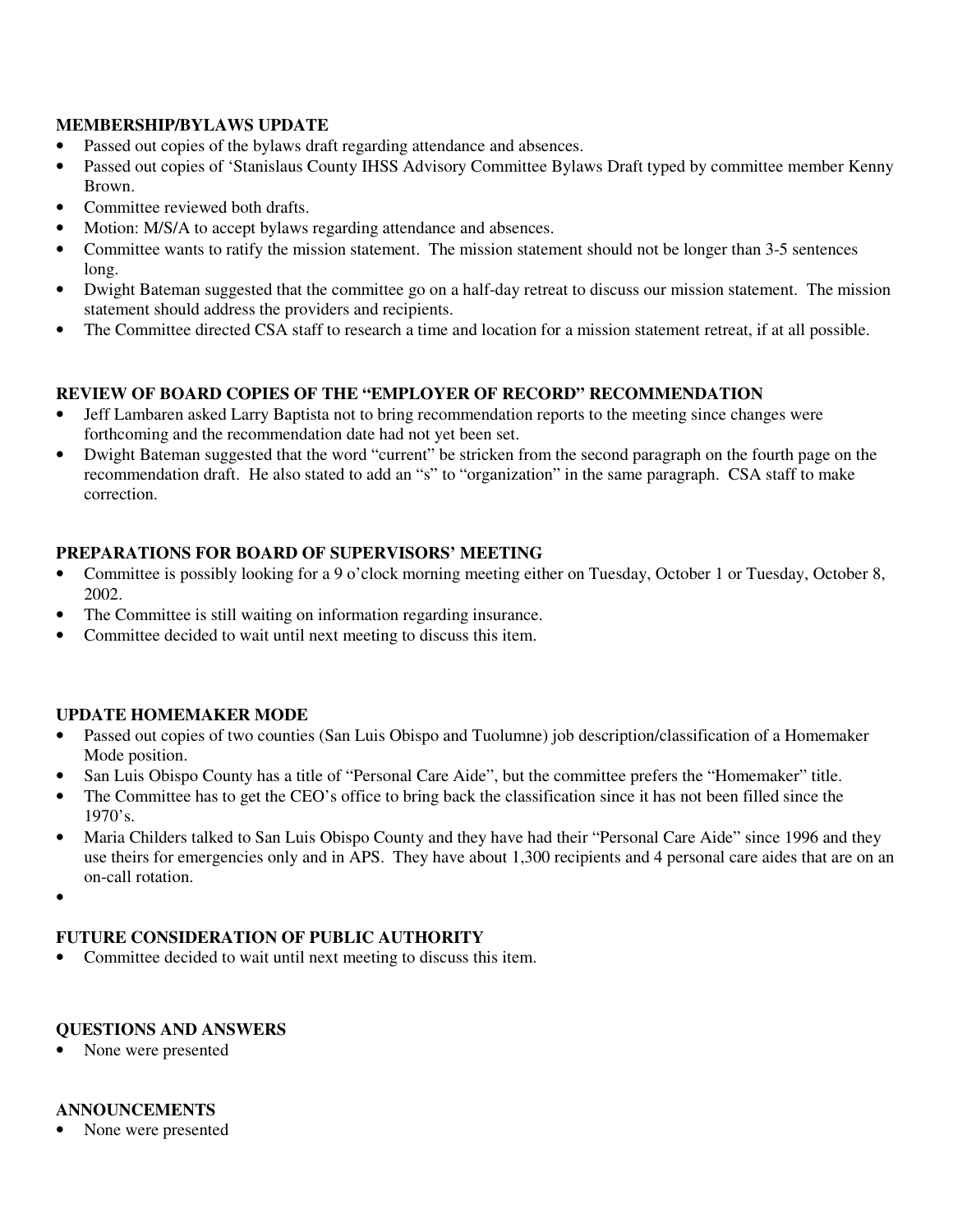## **AGENDA ITEMS FOR NEXT MEETING**

- Committee membership/bylaws
- Preparations for Board of Supervisor's Meeting
- Future consideration of Public Authority
- Update of Homemaker Mode

Meeting adjourned @ 2:25 p.m. Larry Baptista, Recorder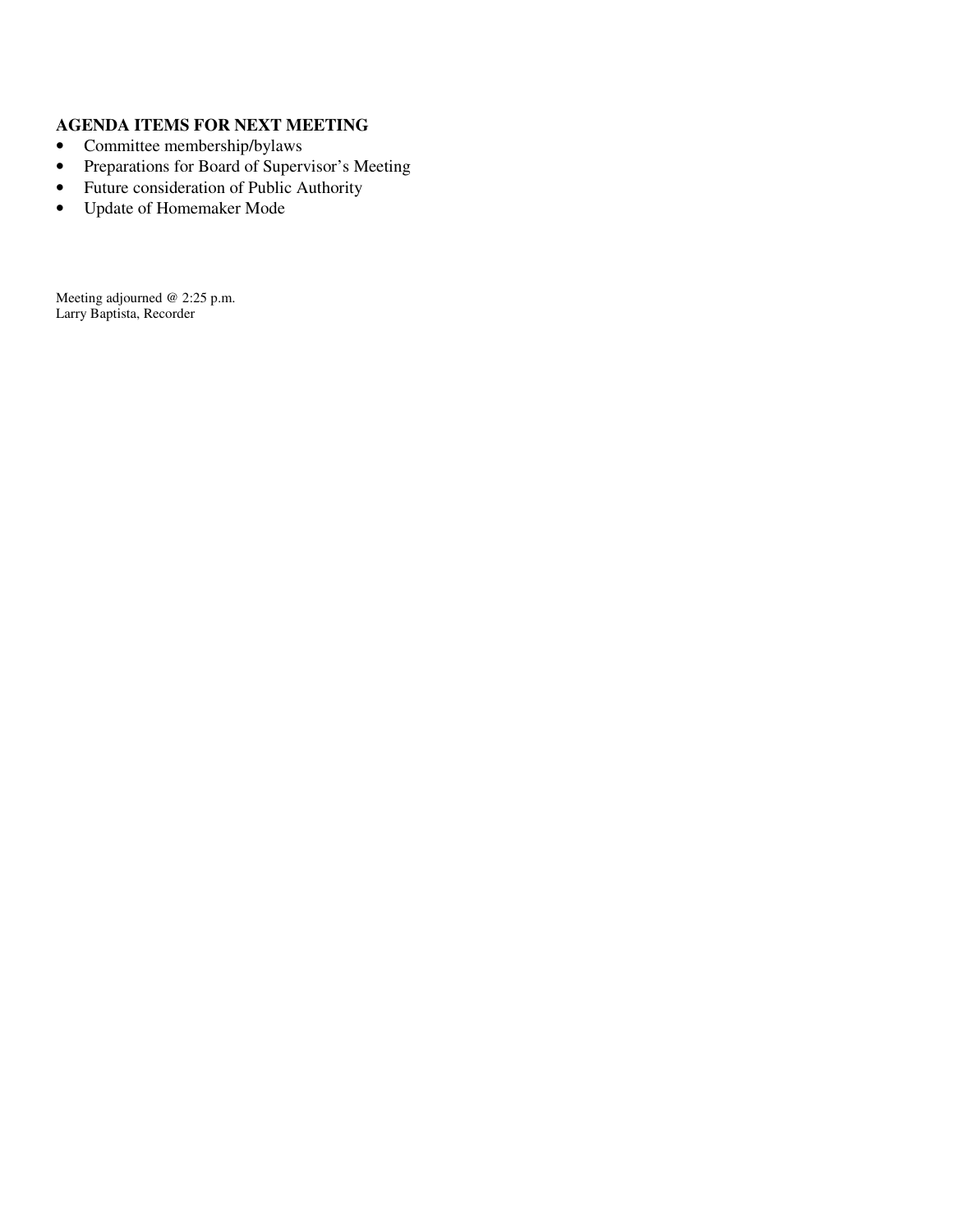

# **Stanislaus County IHSS Advisory Committee By-Laws Draft**

### 1. Mission Statement

- a. The Stanislaus County IHSS Advisory Committee exists to advise the Stanislaus County Board of Supervisors on the operations of the IHSS program.
	- i. This committee was established on September 13, 2001 by order of the Stanislaus County Board of Supervisors.
	- ii. The Stanislaus County IHSS Committee was established chiefly for the purpose of coming to a resolution regarding the "Employer of Record" for IHSS providers pursuant to the state of California statute AB-1682. After this issue is decided, the IHSS Advisory Committee may be retained to advise the Board of Supervisors regarding the operations of the IHSS program, at the discretion of the Board of Supervisors.
	- iii. The committee consists of no more than 11 members and no less than 6 members. More than half of the members are to represent recipients of IHSS services, the remaining members are to represent IHSS providers the final member is to be a County Employee.
	- iv. If there are fewer than 11 members on the Committee, Recipients must continue to occupy a majority of the committee seats.
	- v. There must be at least 1 county employee on the committee.
	- vi. Members are to be randomly selected to serve for either a 2 or 3year term.

#### 2. Meeting Procedure

- a. Except when otherwise noted, the committee meetings are to be governed according to "Robert's Rules of Order"
- b. Pursuant to the Brown act, meetings must be made open to the public, and agendas must be publicly posted at least 48 hrs before the scheduled start time for meetings.
- c. Members may not meet privately to discuss committee business.
- d. Members of the Public must be given the opportunity to speak during meetings. Each person may be limited to 5 minutes of speaking, at the discretion of the Chairman.
- e. The Chairman may choose to eject from the meeting any unruly members of the public who are disruptive to the normal operations of the meeting. This action must be approved by a 2/3 majority of the committee members present.
- f. Items that are not posted on the Agenda may only be discussed by special order of the committee. If a member of the public or of the committee wishes to discuss an item not on the agenda, the committee must vote whether to discuss the item immediately or to table the item for the next meeting. There must be a 2/3 majority of members wishing to discuss the item immediately.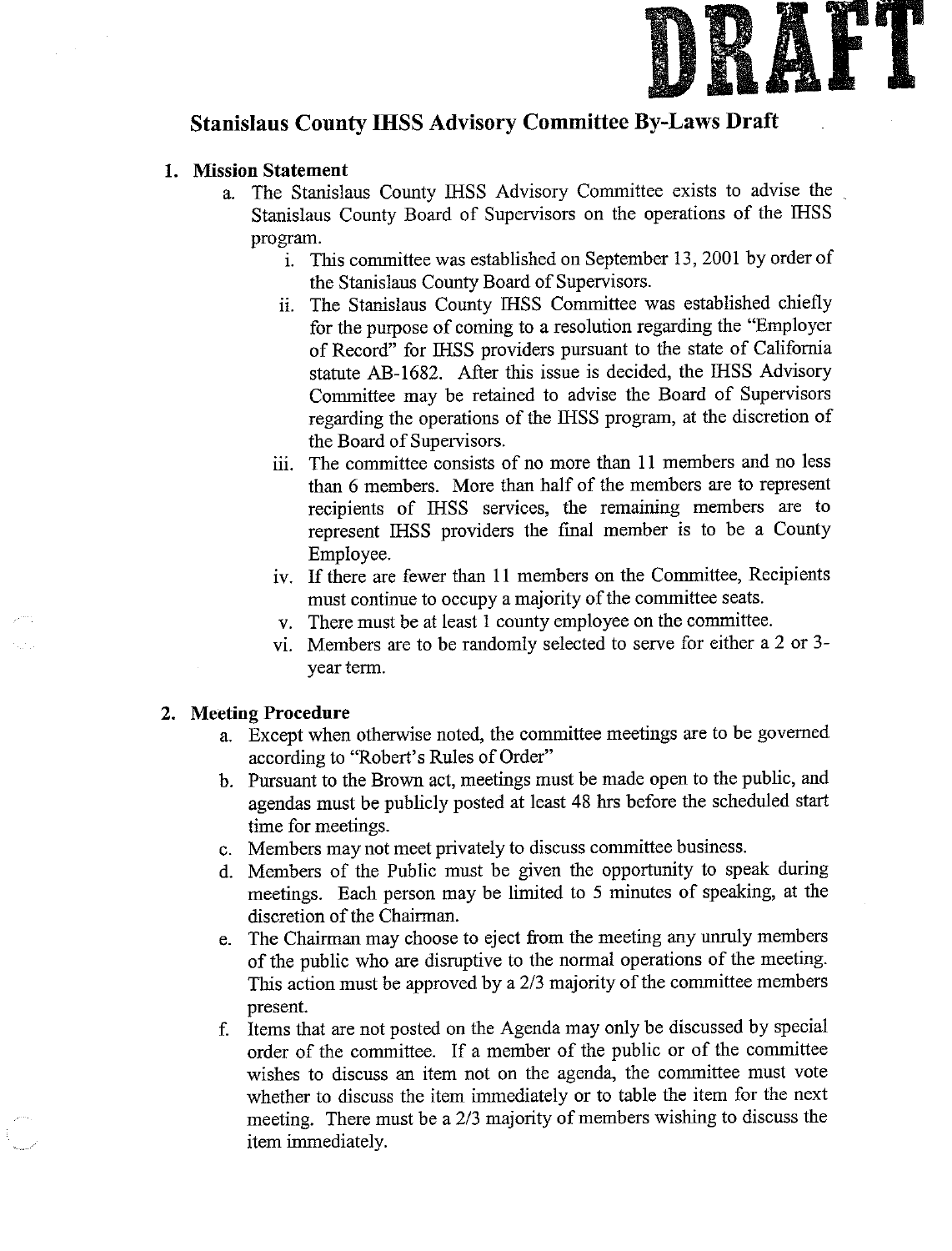### 3. Requirements for Membership, and procedure of Member selection.

- a. As new members are appointed to the committee, the committee must continue to be composed of the required balance of Providers. Recipients and County employee.
- b. The Board of Supervisors must approve prospective Member applications.
- c. New members must be approved by a majority of current Committee members.
- d. Committee members are expected to regularly attend committee meetings.

#### 4. Excused Absences, Unexcused Absences, Leave of Absence

- a. Excused Absences
	- i. An Excused Absence is defined as a missed meeting without at least 24 hr. notification to staff.
	- ii. We recognize that Committee member may occasionally miss meeting due to health difficulties or situations that may arise involving the Recipients they care for.
	- iii. Committee member are asked to notify staff at least 24 hrs before any meeting(s) they will be unable to attend.
- b. Unexcused Absences
	- i. An Unexcused Absence is defined as a missed meeting without notification to staff.
	- ii. If a member misses 3 meetings within a 1-year period, the Chairman may dismiss from the Committee. The dismissal must be approved by a 2/3 majority of the Committee.
- c. Leave of Absence
	- i. A Leave of Absence is defined as a defined future period during which a Committee member will be unable to attend Committee meetings.
	- ii. If a Committee member has a medical problem that will prevent them from attending meetings for a period of time of 1-3 months, they may apply for a Leave of Absence.
	- iii. Their application for a Leave of Absence must be approved by a 2/3 majority of the Committee.

### 5. Another Item

a. Definition and procedure

#### 6. Maybe one more

a. Def and proc